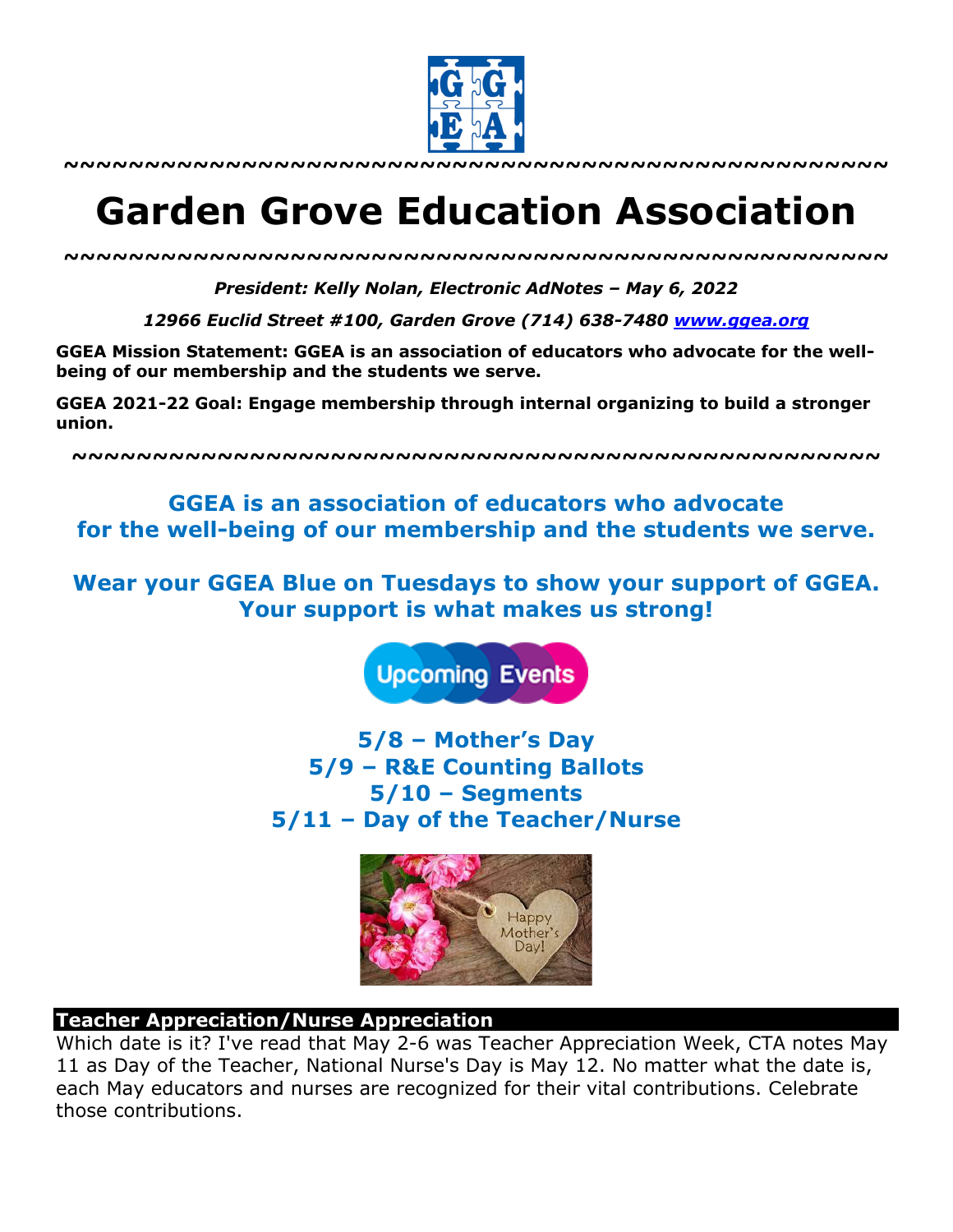# **GGEA 2022 Scholarships**

Once again it was an extremely difficult year for the GGEA Scholarship Committee to limit the selection of winners for scholarships due to the excellence of all the students. This is the 3rd year the committee awarded a scholarship for a student interested in pursuing education, The Arlene Pavey Scholarship. The winners of the \$2000 GGEA Scholarships are:

- Christopher Cotton Santiago HS
- Carissa Do Pacifica HS (Members child)
- Genevie Nguyen Bolsa Grande HS
- Fatimah Patel Bolsa Grande HS
- Khanh Giao Pham-Tran Bolsa Grande HS
- Morgan Delgadillo Huntington Beach HS (Members child/Arlene Pavey Scholarship)
- Natalie Sakoda Esperanza HS (Members child)

Thank you, Scholarship Committee, for your dedication and commitment to the task. Bridget Lockhart, Hannah Jaspard, Rene Murguia, Maura Ortega, and Chris Holquin.

### **March/April Advocate**

We apologize for our award-winning Advocate not going out in a separate notice. The March/April Advocate is an online version. The Advocate staff will be in the office on May 5th working on the final hard copy of the Advocate for this school year.

Current and previous Advocates can be viewed on the **ggea.org** webpage.

If you have had or will be having any activities/events/celebrations and/or photos that you would like to put in the Advocate, please send them to **advocate@ggea.org**.

## **https://www.ggea.org/assets/documents/Advocate/2022\_MarApr.pdf**

#### **Retirement Tribute Cancelled**

Due to the very low number of GGEA members retiring this year, GGEA's Retirement Committee had to make the difficult decision to cancel the tribute. The members that are retiring this year will receive their dignitary certificates, a gift card, and flowers. If there are sufficient members retiring in 2022-23, the committee will invite this year's retirees to participate in that tribute.

## **CTA Bulletin**

"CTA's theme for this year is "**California Educators: At the heart of communities, powering our future**." Our poster, pictured above, is available for download **here**, and also included at the back of your April/May **Educator magazine**. Check out resources and ideas on how to celebrate educators **here** and **here**. And be sure to read about **Mary Ambriz**, our Paula J. Monroe CTA ESP of the Year.

In addition, this year's **National Teacher Appreciation Week** takes place May 2-6. Visit the page for details and ways to make sure educators are heard, appreciated, and respected.